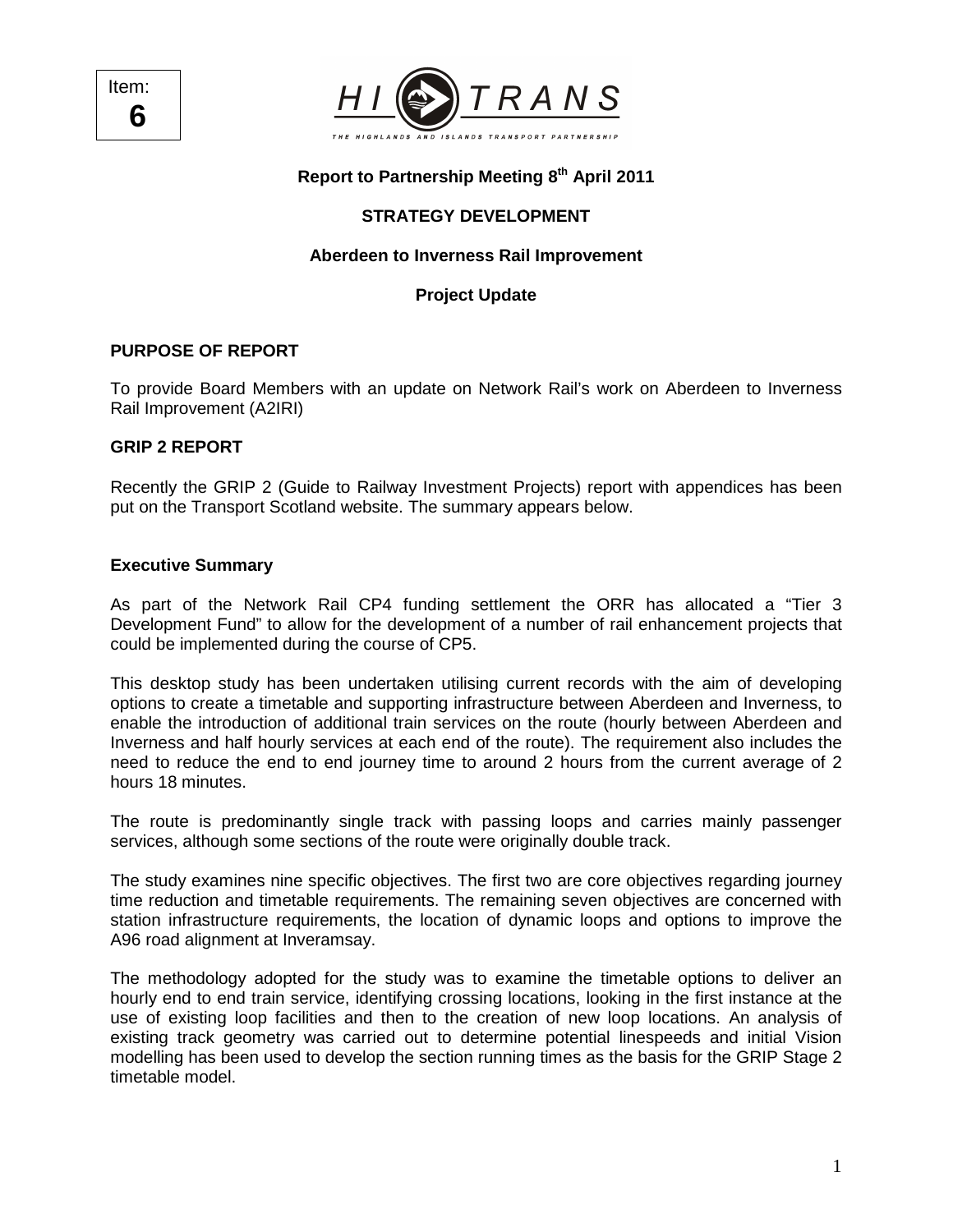Three options have been identified that meet the core project objectives. The hourly service pattern was considered in the first instance to identify the key crossing locations and then the half hourly service from Inverness to Elgin and Aberdeen to Inverurie were overlaid.

Option 1 utilises the existing double track section between Insch and Kennethmont as a dynamic loop and requires four new loops and results in an uneven half hourly train service pattern and inefficient use of rolling stock.

Option 2 requires four new loops and demonstrates an inefficient use of rolling stock. At this stage Option 3, crossing the hourly service at Huntly and Elgin offers the best overall train service pattern and more efficient utilisation of existing and new infrastructure. New loops are required at Kintore and Dalcross for the hourly service to cross and a further two loops between Aberdeen and Dyce and at Forres for the half hourly service.

 The timetable development was underpinned by a high level examination of the infrastructure constraints e.g. location of viaducts in relation to crossing locations. More detailed timetable modelling will be carried out through GRIP Stage 3 and will incorporate any updated requirements from GRIP Stage 2. Each objective was examined around the concept of the preferred timetable Option 3 and the requirement that all trains will stop at all stations. These options form the agenda for further examination in GRIP Stage 3.

From examination of the track infrastructure it is known that a key factor in delivering the reduced journey time is that approximately 20% of the plain line track system will require to be renewed because of the limitations of the particular track systems. Other track works will be required and these will be further examined in GRIP Stage 3.

The signalling design for the route assumes that a fundamental requirement will be the elimination of the key token sections between Forres and Nairn and Forres and Elgin as the cumbersome exchange process causes journey time delay and additional stops on the route. The signalling design may also include the design of new loops and extension of existing, new signals, alterations to existing points and lineside equipment. The requirements will be clarified in the next GRIP Stage.

The study included the examination of the options to renew the bridge at Inveramsay on the A96 trunk road. This is a notorious bottleneck on the road and is a known bridge strike location. Options to partially reconstruct the bridge on its existing alignment and replace completely with a new larger structure have been investigated. The options will require the input of Transport Scotland and the highway engineers through GRIP Stage 3, to evaluate the road alignment issues in relation to the structure requirements.

Other engineering disciplines have been examined to identify the key factors to be taken forward or constraints to be examined at the next stage of development. This is on the basis that the timetable will drive the preferred option and the engineering design will validate and underpin the preferred direction.

An initial programme has been developed indicating that GRIP Stage 3, Option Selection report development will be carried out in 2011 and implementation works can be complete in 2016. The estimated costs for delivering all objectives totals circa £203m and this is an all inclusive figure including a 35% contingency allowance and is to  $+/-$  40% quality. The estimate has been prepared using appropriate rates within the Network Rail estimating database and this will be further refined in the next GRIP Stage. GRIP Stage 3, Single Option Selection will examine the range of options in greater depth. The complexity will be in examining the inter-relationships and dependencies between the options to satisfy the objectives.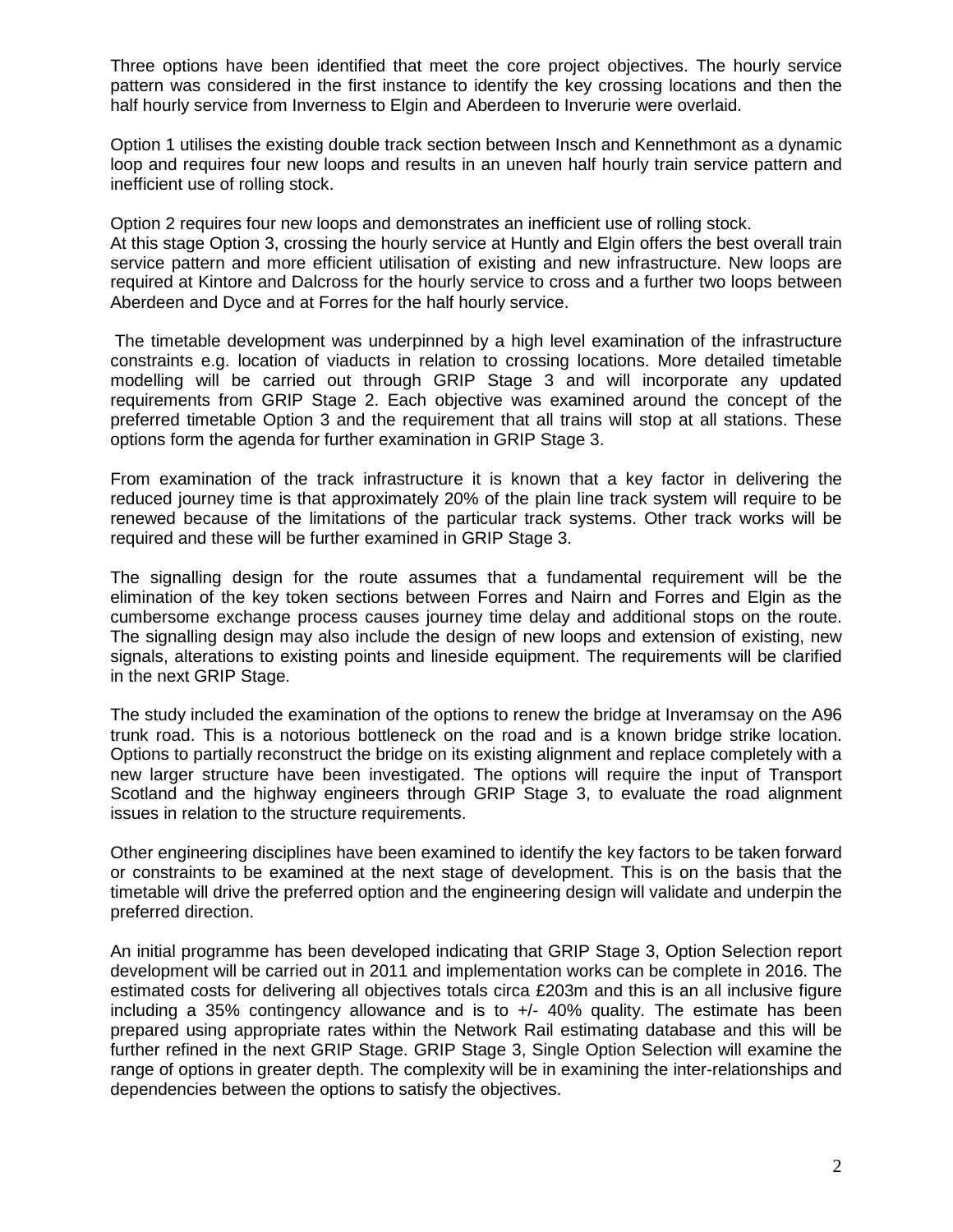### **1 Introduction**

The project involves the development of a timetable and supporting infrastructure enhancements between Aberdeen and Inverness, to enable the introduction of additional train services on the route and a reduced end to end journey time. Aberdeen to Inverness is a Secondary route section of Route P Scotland East.

This route is predominantly single track and carries mainly passenger services, some seasonal and special charter trains and occasional freight traffic. A number of studies have previously been undertaken however the options identified have been considered either unaffordable or have failed to deliver acceptable solutions.

The Project has undertaken Governance for Railway Investment Projects (GRIP) Stage 2 study to identify the options to be further developed to meet the remit requirements. The proposal for the route is based on the Strategic Transport Projects Review (STPR) undertaken by Consultants on behalf of Transport Scotland to define the most appropriate strategic investments in Scotland's national transport network from 2012 onward. The investments are to support the Scottish Governments purpose of promoting sustainable economic growth by planning the next 20 years of transport enhancements for Scotland's rail and trunk road networks. The STPR includes recommendations on a portfolio of land based interventions which will establish the basis for the ongoing development of Scotland's transport infrastructure. Priorities were based on the outcomes of the National Transport Strategy and these are:

• Improving journey times and connections, to tackle congestion and the lack of integration and connections in transport that impact on the potential for continued economic growth

• Reducing emissions, to tackle the issues of climate change, air quality and health improvement

• Improving quality, accessibility and affordability, to give people a choice of public transport, where availability means better quality transport services and value for money or an alternative to the car.

This project falls within the category Targeted Infrastructure Improvements, New infrastructure projects – to add to the network and increase capacity to meet future needs. The existing train service fails to encourage significant modal shift and stifles opportunities for growth. To support modal shift to rail travel there are aspirations to open two new stations on the route. The lengthening of journey times incurred by the extra stops being offset by the introduction of Class 170 rolling stock to the route and higher line speeds.

# **1.1 History**

The Aberdeen to Inverness line was built in three parts:-

• Inverness and Nairn Railway between Inverness and Nairn opened on 5<sup>th</sup> November 1855.

• Inverness and Aberdeen Junction Railway between Nairn and Keith in 1858

• Great North of Scotland Railway between Keith and Aberdeen on 19<sup>th</sup> September 1854, the southern portion (between Port Elphinstone and Aberdeen Waterloo) was built over the route of the Aberdeenshire Canal, the remains of which are now designated as an Ancient Monument.

The first two merged to form the Highland Railway. The Highland Railway operated the line from Inverness to Keith and the Great North operated the line from there to Aberdeen. The Highland was grouped with other railways into the London Midland and Scottish Railway and the Great North was grouped into the London and North Eastern Railway by the Railways Act 1921, before eventually becoming part of British Railways in 1948. Many intermediate stations were closed at various dates in the 1950s and 1960s to both passenger and goods traffic, however although the Beeching Report of 1963 recommended the closure of Inverurie and Insch stations these remain open. Dyce station, also closed in the mid 1960's was reopened in 1984 to serve Aberdeen Airport.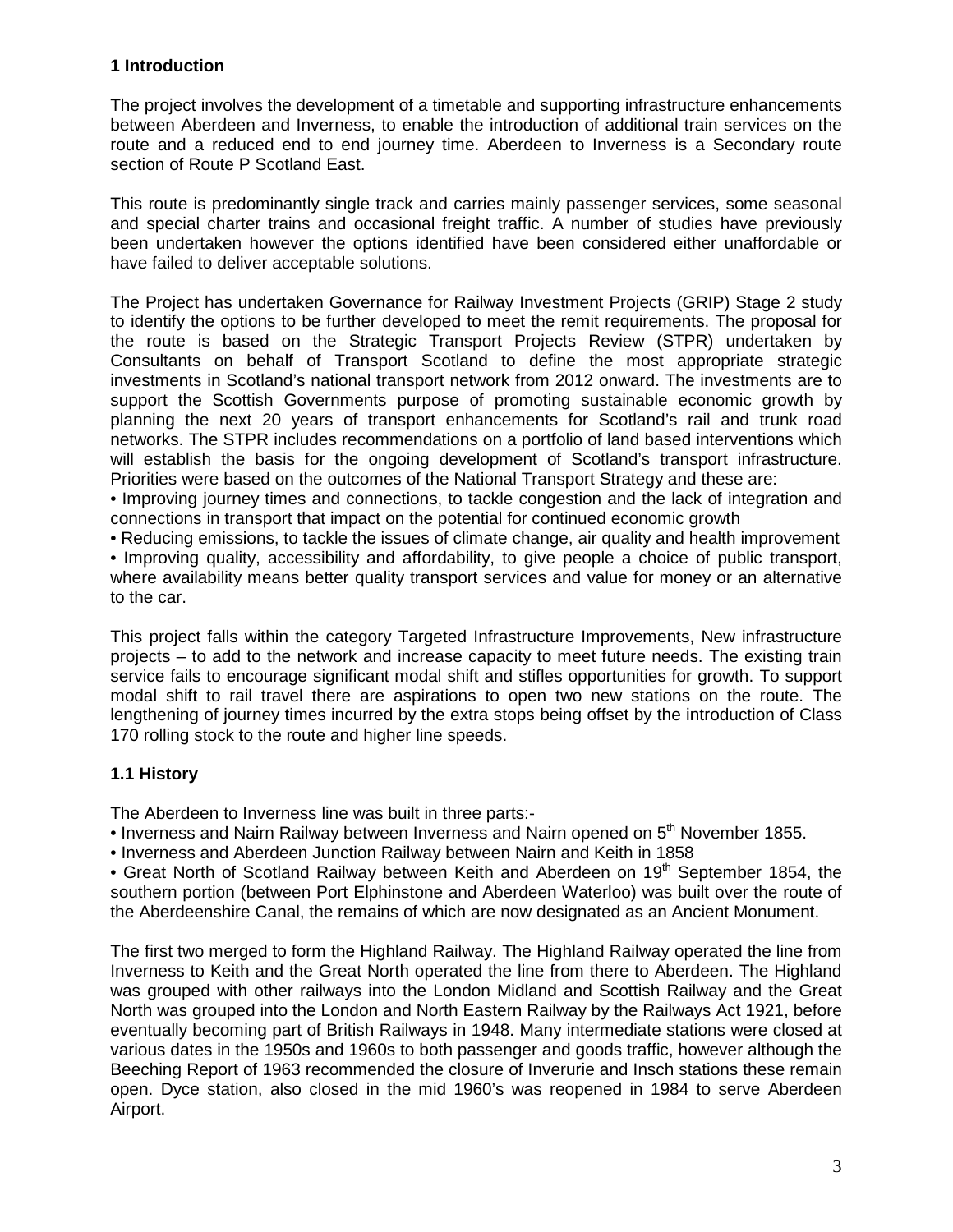# **1.2 Geography**

The Aberdeen to Inverness railway is approximately 108 miles (174 km) long between Aberdeen and Inverness Stations. The railway is mostly single track with passing loops and long single line sections. The current positioning of the loops with long single-line sections constrains the current timetable and future development opportunities. It generally follows the same corridor as the A96 trunk road over the western section of the route from Inverness to Lhanbryde, east of Elgin, but follows an alternative alignment from Lhanbryde to Aberdeen, with the exception of a 3.5 miles (5.5 km) section to the north of Inverurie where the railway is adjacent to the trunk road.

# **1.3 Current Traffic**

This route is predominantly single track and carries mainly passenger services, timetabled seasonal and special charter train services and occasional freight traffic beyond Raiths Farm/ Kittybrewster Freight Terminal on the northern outskirts of Aberdeen. The current passenger journey times and irregular service between Aberdeen and Inverness does not offer an attractive alternative to road travel. The journey times are presently in the range of 2 hours 12 minutes - 2 hours 28 minutes.

# **1.4 Assumptions**

For this stage the following project assumptions have been made:

• Rolling stock to be used on the route will be Class 158 and 170 Diesel Multiple Units (DMU's)

• Class 170's are assumed to give marginally poorer performance and are therefore used to model the timetable in GRIP Stage 2 to illustrate the worst base case

• All trains travelling between Inverness and Nairn will call at Dalcross • Timetable modelling assumes all trains stopping at Kintore to futureproof the evaluation of crossing locations and infrastructure considerations • The location proposed within previous studies for Dalcross station will not alter significantly

- The location proposed within previous studies for Kintore station will not alter significantly
- Reasonable provision of freight capacity will be required but not during peak periods
- Seasonal Charter trains will continue to operate over the route
- No requirement to introduce longer trains/lengthen platforms other than specified
- Trains will call at all existing stations.

### **2 Project Objectives**

This is based on robust analysis of the existing and proposed capabilities of the route and the proposed rolling stock on the route. Timetable modelling is required to ensure that infrastructure improvements collectively are the minimum required, least disruptive to implement and most affordable way to deliver the enhanced timetable while delivering a railway that is reliable and cost effective to maintain. This GRIP Stage 2 report does not specify detailed engineering requirements. These will be more accurately defined at GRIP Stage 3 when further timetable modelling work and validation indicates the scope and location of the infrastructure works required to further develop the proposal. The project development to date is based on the objectives outlined in the sections below.

### **2.1 Objective 1: Journey time reduction**

Journey time reduction of circa 20 minutes over existing end to end timings: replacing current Class 158 trains with Class 170 trains and maintaining all stops service at the additional new stations. The target end to end journey time is circa 2 hours. If the modelling indicates the train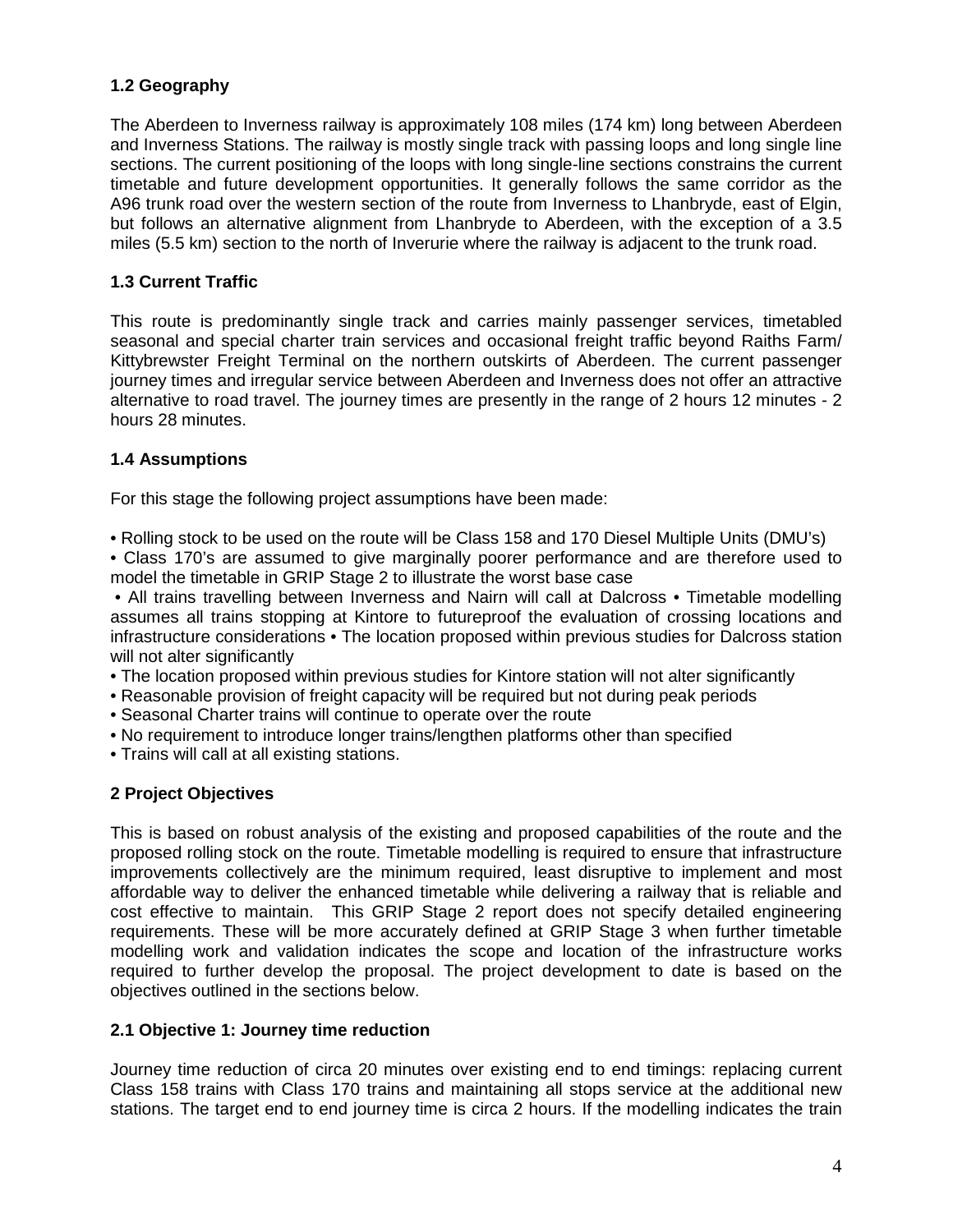performance on the enhanced route cannot deliver the end to end journey time of 2 hours with the proposed stopping pattern, the project

shall inform the sponsor as soon as is practicable. The project shall determine the line-speed and other infrastructure enhancements required to deliver the specified journey times with the proposed classes of passenger train and stopping pattern for the route, including new stations. The project must ensure slower freight services can operate without delaying the passenger services.

# **2.2 Objective 2: Timetable**

A timetable shall be produced which delivers the end to end journey times, pathing of specified train services and the specified frequency of trains on sections of the route using Class 170 trains in 3 car and 6 car formation. Robust iterative modelling against the proposed enhanced infrastructure will ensure the timetable is deliverable with pathing times and Rules of the Plan (RotP) agreed with the Train Operating Company (TOC). Sensitivity tests will be performed to ensure all infrastructure enhancements are required, with particular attention to flexing train departure times to minimise the requirement for additional passing loop provision.

The project shall ensure freight capacity is integrated into timetable modelling and that the route shall deliver the specified number of freight paths on the whole / part of route. The aspiration is to accommodate enhanced freight train capability c.500m trains. The route is used as a potential diversionary route for Highland Main Line during winter weather and is also used by summer specials and charter trains. The project should ensure that the route will continue to be able to accommodate this traffic with the new timetable.

# **2.3 Objective 3: Dalcross Station**

A new station will be provided at Dalcross. Previous work was carried out by consultants and is to be validated at this stage. The station must accommodate 6 car Class 170 trains. A useable platform length of 150 metres is required with the provision of 20 metre sight line to any platform starter signals. Timetable modelling will determine which option is required based on the following considerations:

- Dalcross Station Single faced platform on North side of line
- Dalcross Station Two opposing single faced platforms on a passing loop
- Proposed location for Dalcross Station is on ANI3 between:
	- o East limit at overbridge 136 miles 850 yards (136.38 miles.chains)
	- o West limit 136 miles 1014 yards (136.46 miles.chains)
	- o The western limit to any track loop at Dalcross is identified as the level crossing at Dalcross 137 miles 373 yards (137.17 miles.chains)

• Any proposed single platform option must preserve the twin track bed for passive provision or future provision of second line. The currently redundant trackbed is located to the south of the line.

# **2.4 Objective 4: Kintore Station**

Proposal for a new station on a greenfield site at Kintore**.** The station must accommodate 6 car Class 170 trains. A useable platform length of 150 metres is required with provision of 20 metre sight line to any platform starter signals. Timetable modelling will determine which option is required based on the following considerations:

• Kintore Station - Single faced platform on West (A96) side of railway (preserving twin track bed) or

- Kintore Station Two opposing single faced platforms on a passing loop.
- Optimise potential for interchange with A96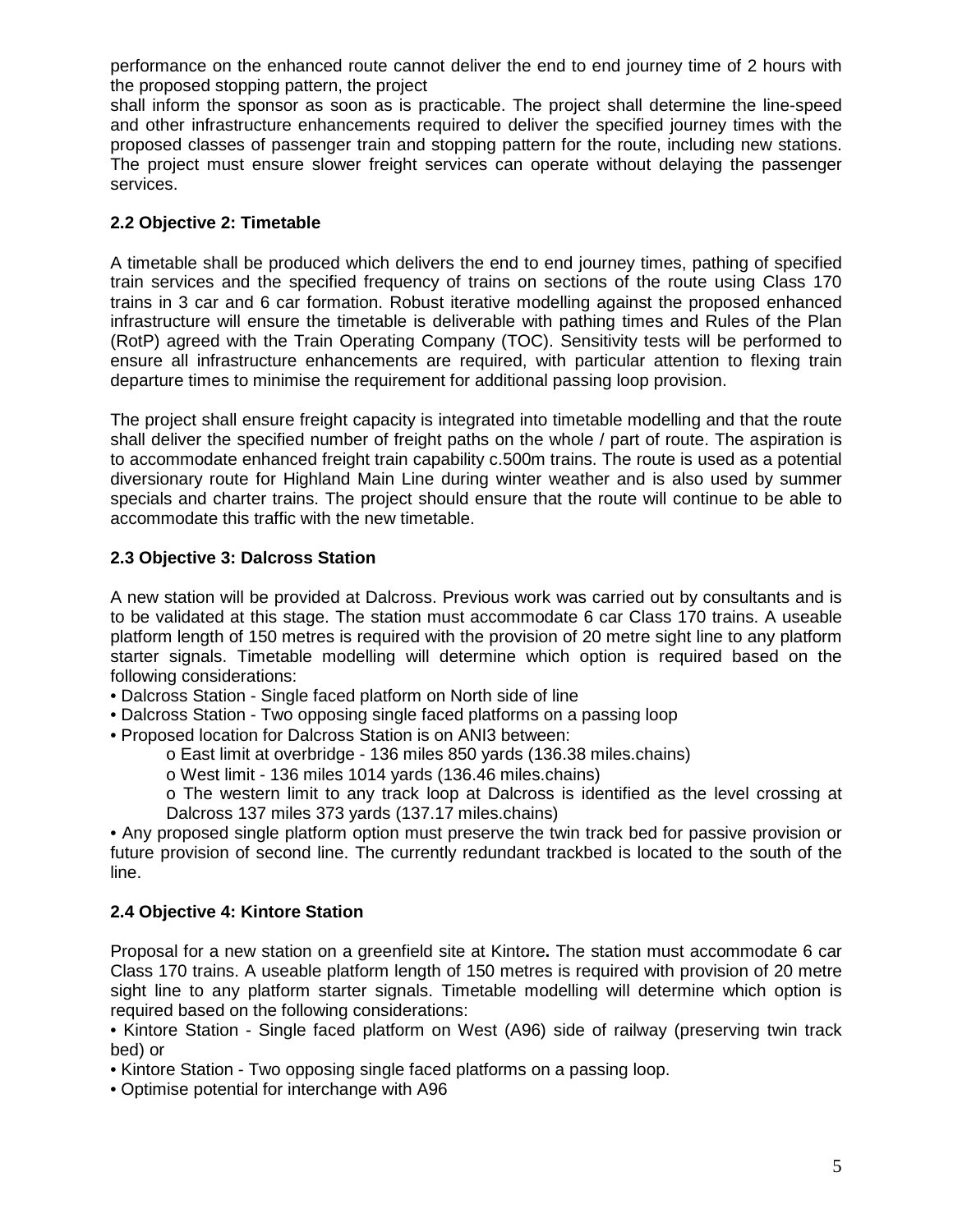• The project must take cognisance of proposed housing developments. The old station at Kintore is not to be reopened 116647 – Aberdeen to Inverness Rail Improvement

• Proposed location for station at Kintore is on the ANI1 between

o 13 miles 1297 yards (13.59 miles.chains) = north limit at overbridge

o 13 miles 1133 yards (13.51 miles.chains) = south limit

• The spare trackbed is located to the east of line for passive provision or future provision of a second line.

## **2.5 Objective 5: Forres layout**

Improve the track layout and signalling through Forres Station to combine dwell time at the platform with the crossing of trains if timetable modelling demonstrates that this is required. The current layout has a curved single faced platform on the reversible single and not on the adjacent passing loop at Forres.

The options considered are as follows:

• Extension of the existing passing loop through the existing curved platform with an additional second curved platform on the loop. Reinstate the original two platform layout on a curved passing loop with improved gauge clearance

• Evaluate the benefits of improving the track layout by removing the tight reverse curvature and 20mph speed restriction through the station and approaches. This may be beneficial for through freight traffic, route capacity and reduced maintenance • Realignment of the single track with single faced platform on the South side of the straight freight bypass alignment, preserving twin track bed • Realignment of the track with two opposing single faced platforms on a passing loop using straight freight bypass alignment.

### **2.6 Objective 6: Keith layout**

Improve the track layout and signalling through Keith Station to combine dwell time at the platform with the crossing of trains, if timetable modelling demonstrates that this is required. The options considered are as below:

• Extension of a passing loop through single faced platform

• Extension of a passing loop through two opposing single faced platforms

• Relocation of the station with two opposing single faced platforms on the existing loop and partial demolition of the existing station. It should be noted that relocation of the station is an aspiration at this stage. Part of the station is used by the preserved Keith & Dufftown Railway, although it is not connected to the mainline.

### **2.7 Objective 7: Dynamic loops**

Consideration is to be given to the provision of dynamic passing loops as necessary and considers the following:

• The design of Switches & Crossings (S&C) are to be optimised to deliver the maximum linespeed achievable by Class 170/ 158 trains entering or leaving the loop, whichever speed is higher, on the route between stations, or including existing station loops, sufficient to enable robust timetable operation.

• Robust timetable modelling must prove the requirement for any dynamic loop or loop extension by demonstrating that flexing departure times will not enable trains to cross in any existing loop.

It should be noted that the route between Aberdeen and Keith and also between Dalcross and Inverness were previously double track and the route between Keith and Dalcross was built as single track.